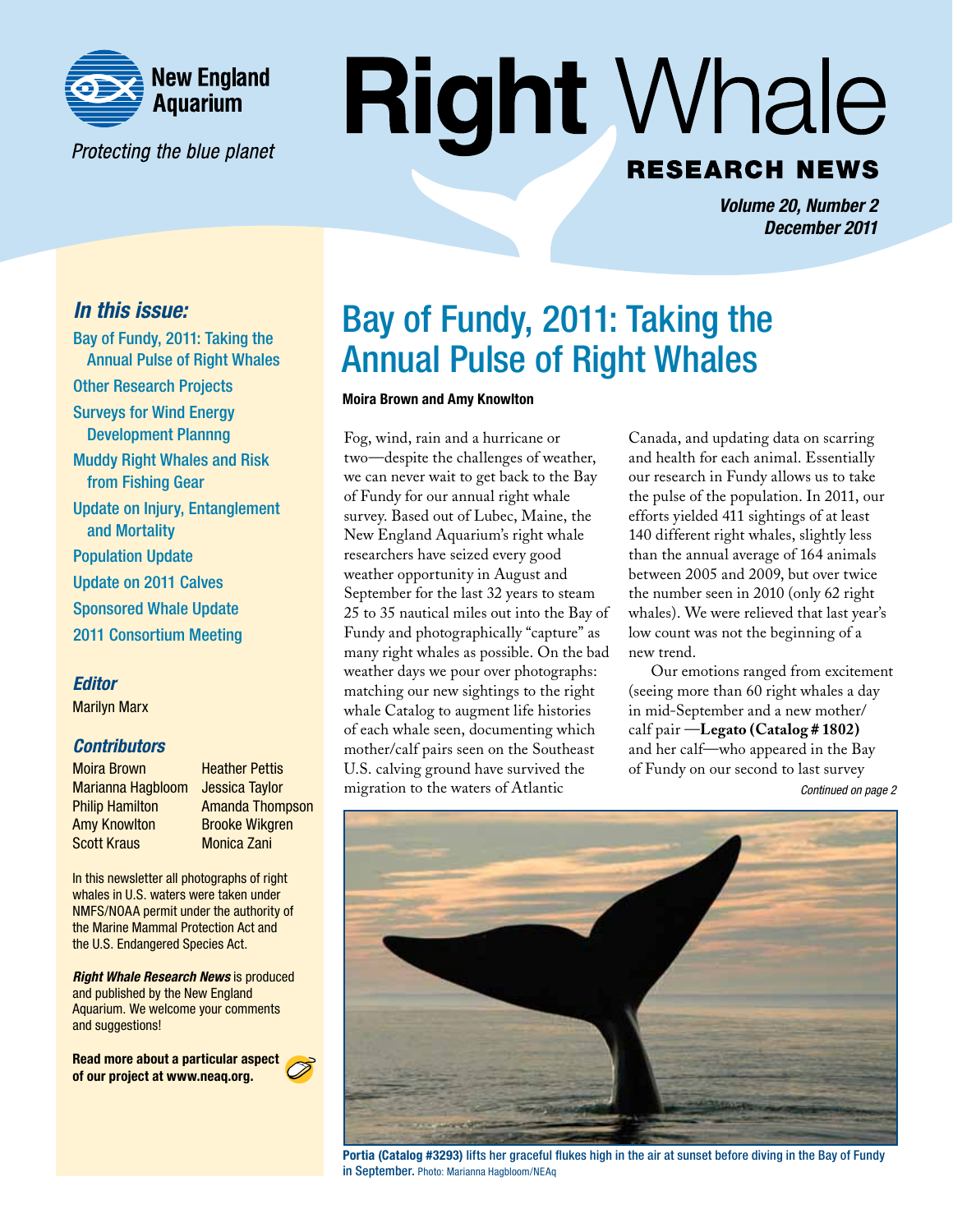### Bay of Fundy, 2011

*Continued from page 1*

day) to concern, as there was a notable evidence of graying skin, skin lesions, and thinness for some animals. This is reminiscent of how the animals looked in the late 1990s and coincided with lower than average calving rates for about four years (1997-2000). We don't know if the population is again heading in this direction of low calving—time will tell.

The last two survey days brought more concern with entangled whale **Catalog #3302** sighted on September 26 and **Catalog #3111** sighted on September 27 (See *Update on Right Whale Injury...*). These sightings prompted considerable efforts from our research team along with the Campobello Whale Rescue Team, Canadian Whale Institute and Coastwise Consulting to try to relocate and disentangle these animals. **Catalog #3111** was partially disentangled, but **Catalog #3302** was not relocated for disentanglement. The prognosis for both animals is unclear and will have to await future sightings.

Boats are hauled, and with another Bay of Fundy field season in the record books, the team is shackled to their

computers at the Aquarium analyzing data. Our thoughts turn toward putting the data to work through meetings, deliberations and scientific publications as we keep chipping away at the mystery of the right whale and how best to help it survive.

For details of our day-to-day activities and photographs and videos of the researchers and whales in action during the field season, please visit our blog. rightwhales.neaq.org

# *Other Research Projects*

In addition to our standard photo-ID work done from the *R/V Nereid*, often there are other projects going on at the same time. This year there were two such studies.

The first was a pilot study to collect samples of right whale blows. The project was designed and carried out by Aquarium scientists Dr. Kathleen Hunt, Dr. Roz Rolland, and Dr. Scott Kraus on the *R/V Callisto*. The blow samples were being collected and analyzed to see if stress hormones can be detected. If they can be detected, this would provide an additional tool to monitor stress in this population. Previous studies on stress have been successfully carried out using fecal samples, but fecal samples are much harder to come by.

The second project is a multiyear study of mother/calf behaviors (both visual and acoustic) under the direction of Dr. Susan Parks, a senior research associate from Penn State University. This year the studies were undertaken by Lisa Conger, Jenny Tennessen and Kelly Slivka, who were able to conduct several mother/calf follows during their few days at sea, so their study is off to a good start!



# Surveys for Wind Energy Development **Planning**

#### Jessica Taylor

There is an increasing need to produce alternative energy. With offshore wind in the federal waters south of Massachusetts estimated to be capable of producing approximately 4 gigawatts of electricity, enough to power 70 percent of Massachusetts households, wind is a valuable potential energy source. A prerequisite for offshore renewable energy development is determining appropriate sites where the impact to natural habitats would be minimal. Prospective development sites may be in outer continental shelf waters, where there has been limited or no research performed in the past due to difficulties in reaching these distant areas, as well as associated high costs. As always, with any proposed change to a habitat, it is essential to retrieve baseline data to which an altered state can be compared to assess the impact.

This fall, the New England Aquarium was awarded an 18-month contract from the Massachusetts Clean Energy Technology Center (MassCEC) to survey an area of federal water extending approximately 40 nautical miles south of Nantucket Island for large whales and sea turtles over the course of one year. This effort is a collaboration among the Aquarium, University of Rhode Island, Provincetown Center for Coastal Studies and Cornell University, which are now known collectively as the Northeast Large Pelagic Survey Collaborative (NLPSC). The goal is to perform two aerial surveys per month (with additional surveys in response to biological hotspots or areas of particular interest) using a twin engine Cessna Skymaster airplane with two pilots from ASSIST U.S. and to deploy acoustic detection buoys called "pop-ups" to continuously detect and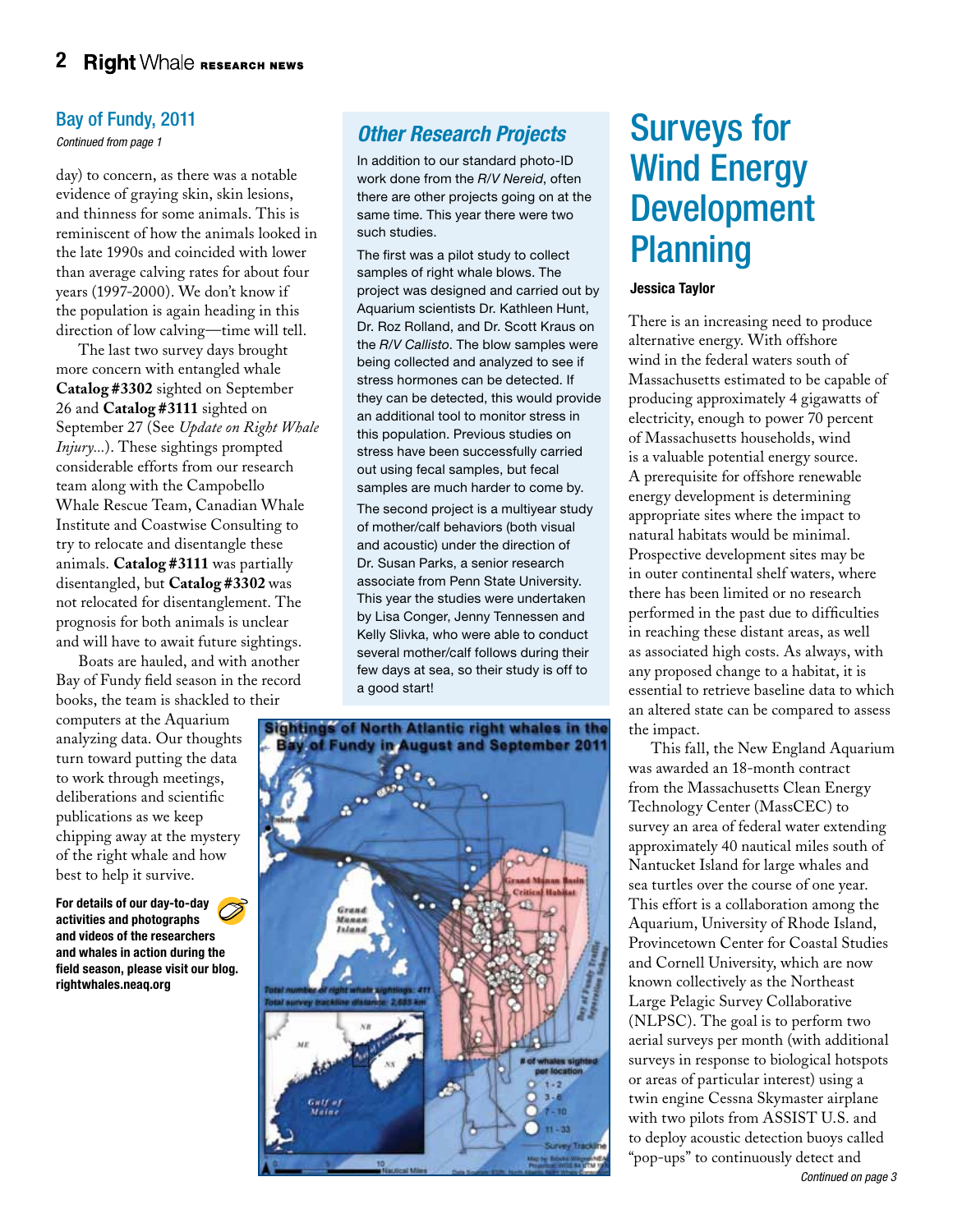### Wind Energy Surveys

*Continued from page 2*

record any vocalizations of blue, fin, right, humpback and minke whales. Both the aerial and acoustic methods will provide a year-long assessment of how large whales and sea turtles are utilizing these offshore waters. MassCEC requires a year's worth of seasonal migratory data to inform the federal offshore leasing process.

The first aerial survey was performed on October 9. Two observers in the rear seats scanned for large whales, while the automated digital SLR camera mounted in the belly port of the plane collected vertical photographic data at 5-second intervals for turtles. Aerial Imaging Solutions (AIS) developed and customized the camera mount system and data logging program. Each georeferenced image will be reviewed after the survey to determine the density of sea turtles along the plane's track.

We are proud to be an integral part of this collaborative effort and are very curious to see what we find out there.



Survey crew left to right: Bob Lynch, PCCS; Jessica Taylor, NEAq; Richard Jackson and Scott Patten, ASSIST-U.S. Photo: Dick Pierce/ BroadOakStudios.com

This represents a huge advancement toward assessing seasonal migration and habitat use in this region, as well as contributing to informed decisions for offshore renewable energy development. And we will be keeping a close eye out for right whales to see if they are migrating through this area at certain times of year. Stay tuned for updates in our next newsletters!



Cartography: Brooke Wikgren/ NEAq

# Muddy Right Whales and Risk from Fishing Gear

#### Scott D. Kraus and Philip K. Hamilton

Entanglements in fishing gear are a known source of injury and mortality for right whales in the western North Atlantic, but information needed to determine risk factors (location, season, depth, gear type and diving behavior) is limited. However, one valuable piece of data to help us understand how right whales use the water column is that they sometimes make contact with the ocean floor (for reasons we aren't entirely sure of—feeding, scratching their heads, or simply a mistake?) and their heads get covered with mud! We evaluated all bottom encounters by right whales from photographs of whales with mud on their heads and bodies. Between 1980 and 2008, over 307 right whales have been observed 1,460 times with muddy heads, with the highest level of occurrence in the Bay of Fundy (6.5 percent), followed by Jeffrey's Ledge (1.8 percent), the Gulf of St. Lawrence (1.1 percent) and the

Gulf of Maine (1.1 percent). Not all sea floor substrate is mud, so these records may underestimate the rate at which right whales encounter the ocean floor.

Concerns about entanglement risk led to regulations in 2009 that required the rope connecting traps or pots along the bottom (called groundlines) to sink or lie on the bottom in U.S. waters. Risk of groundline entanglement is a function of the behavior and morphology of right whales, and the height of groundlines from the ocean floor. The muddy right whale data suggest that in the U.S., the sinking rope rule may significantly reduce the likelihood of groundline entanglements. It's amazing what you can learn from mud on a whale's head!



With mud covering his head and callosities, Catalog #2830 surfaces in the Bay of Fundy. Mud indicates that he came in contact with the seafloor—potentially more than 700 feet down! Photo: Jessica Taylor/NEAq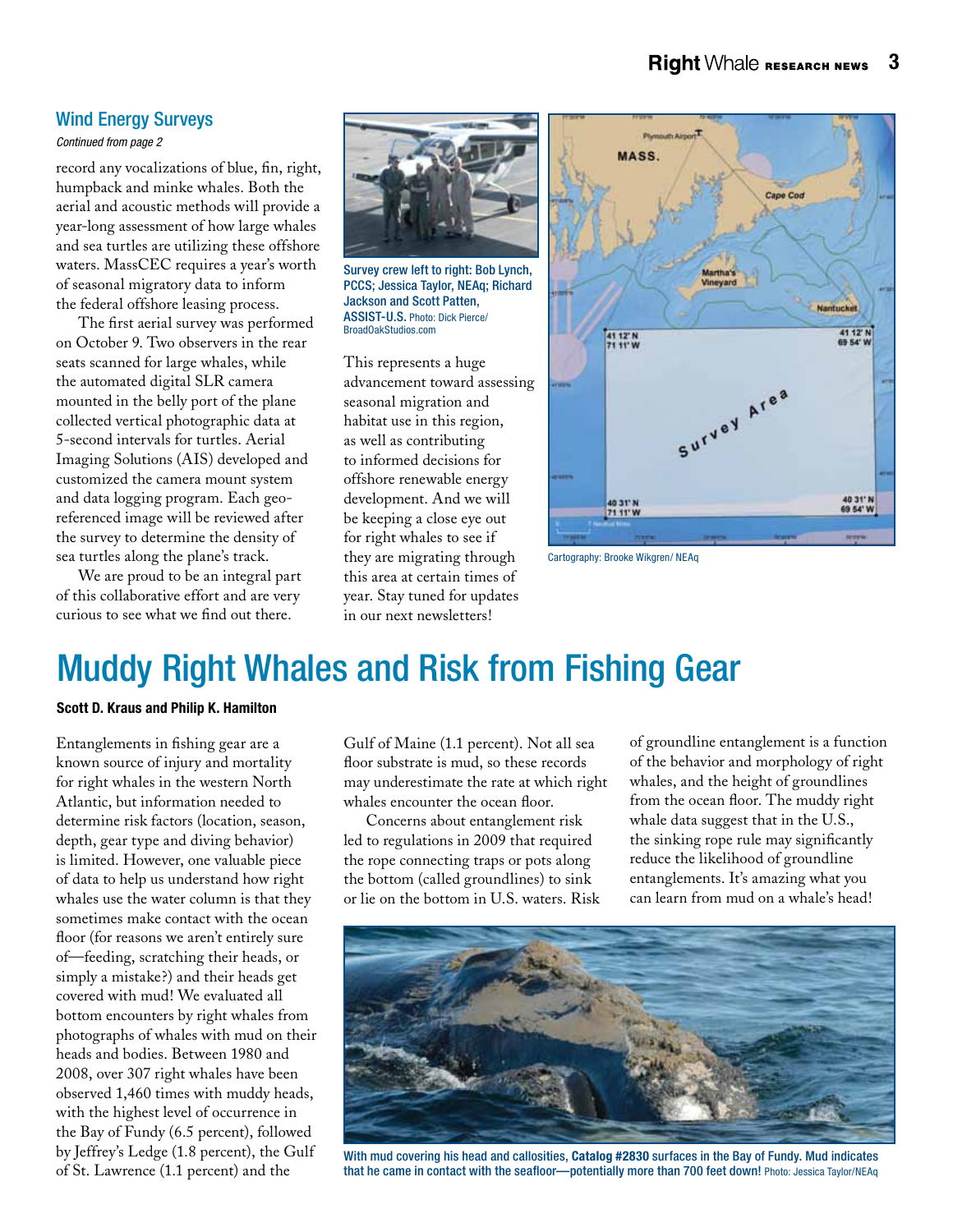# Update on Injury, Entanglement and Mortality

#### Monica Zani

To keep tabs on how right whales are doing, we keep track not only of the number of calves born in a given year but also the number of mortalities, injuries and entanglements that have been detected. The beginning of 2011 was a challenging one as five mortalities (two entanglement, one vessel strike, two undetermined), four vessel strike injuries and three additional entanglements were documented through May (See *Update on Right Whale Mortality…*in *RWRN Vol20(1) May 2011*). We are happy to report there have been no additional mortalities documented since May, however there have been several new entanglements and injuries detected. The following is a brief summary of the right whale injuries and entanglements that have occurred since our last newsletter in May, as well as updates on previously entangled and injured whales.

### *Injuries*

- • **CT01MB2011 (temporary ID code):** In August a young-looking (likely a 1- or 2-year-old) whale was documented off the coast of Cape Cod, Mass., with new (but healing) propeller cuts/wounds on its back and evidence of grey skin and lesions. This whale was again seen in September on Jeffreys Ledge and appeared in similar condition.
- • **2011 Calf of 2660:** Documented off Provincetown, Mass., in late July. The calf was sighted alone and had extensive new entanglement wounds on its fluke, peduncle and flippers. Except for a sighting the next day, the calf has not been sighted since. The calf is typically still nursing in the summer months but has also probably been taught how to feed. Hopefully it can survive this separation from it's mom as long as it can heal from its wounds.
- Gannet (Catalog #2660, 15-year-old **female, a 2011 mother):** Documented in early September off Gaspe, Quebec, without her calf (see above). Like her calf, she was documented with extensive new entanglement wounds. In late September, she was photographed in the Bay of Fundy, still without her calf.

# *Update on Previously Injured Whales*

• **Lou (Catalog #3140, 10-year-old male):** Sighted in September in the Bay of Fundy. The whale suffered a large wound forward of its peduncle caused by a vessel interaction sometime last winter. The wound appears to be healing, and the whale was in a surface active group (SAG).



The large wound on the back of Lou (Catalog #3140) is evidence that he has been hit by a ship. Lou survived his encounter, but shipstrikes are the leading cause of mortality in right whales. Photo: Moe Brown/NEAq

# *Entanglement*

- • **S044 (temporary ID code):** First documented in Cape Cod Bay with line exiting both sides of the mouth. Fortunately, this whale was disentangled the same day by Provincetown Center for Coastal Studies (PCCS).
- • **Catalog #3893 (3-year-old, unknown sex):** This whale was first photodocumented with netting exiting the mouth in March in Cape Cod Bay.

The PCCS team was able to do a partial disentanglement in April, and in May, aerial photographs showed the whale to be gear free.

- • **2010 Calf of #3360 (1-year-old, unknown sex):** Documented on Jeffreys Ledge in September, entangled in netting. This animal was thrashing vigorously and may have freed itself from the gear but we won't know for certain if it has survived or has any gear still attached until it is resighted.
- Catalog #3302 (8-year-old male): This whale was first recognized as being entangled in late September in the Bay of Fundy. However, recent analysis of images from April in the Great South Channel show that the entanglement was already present then, but because only a single dark line around the whale's head was visible it was easily overlooked.
- • **Catalog# 3111 (10-year-old male):**  First documented entangled in late September in the Bay of Fundy. A disentanglement response from the Campobello Whale Rescue Team was mounted. Due to the complexity of the entanglement, it was unclear whether the whale was partially or fully disentangled. We anticipate a future sighting will provide us with the answers.

### *Update on Previously Entangled Whales:*

- Catalog #1980 (adult male): In April of 2008 **Catalog #1980** was last sighted with line wrapped around his head and through his mouth. Years went by without another sighting, and though his fate was unknown, many presumed the worst. But, amazingly, in April he was documented in Cape Cod Bay, alive and gear free!
- Binary (Catalog #3010, adult female, **a 2011 mother): Binary** was sighted in the coastal waters off Florida in January with line coming out of the left side of her mouth. Happily she was confirmed to be gear free when she and her calf were sighted in Rhode Island Sound this spring.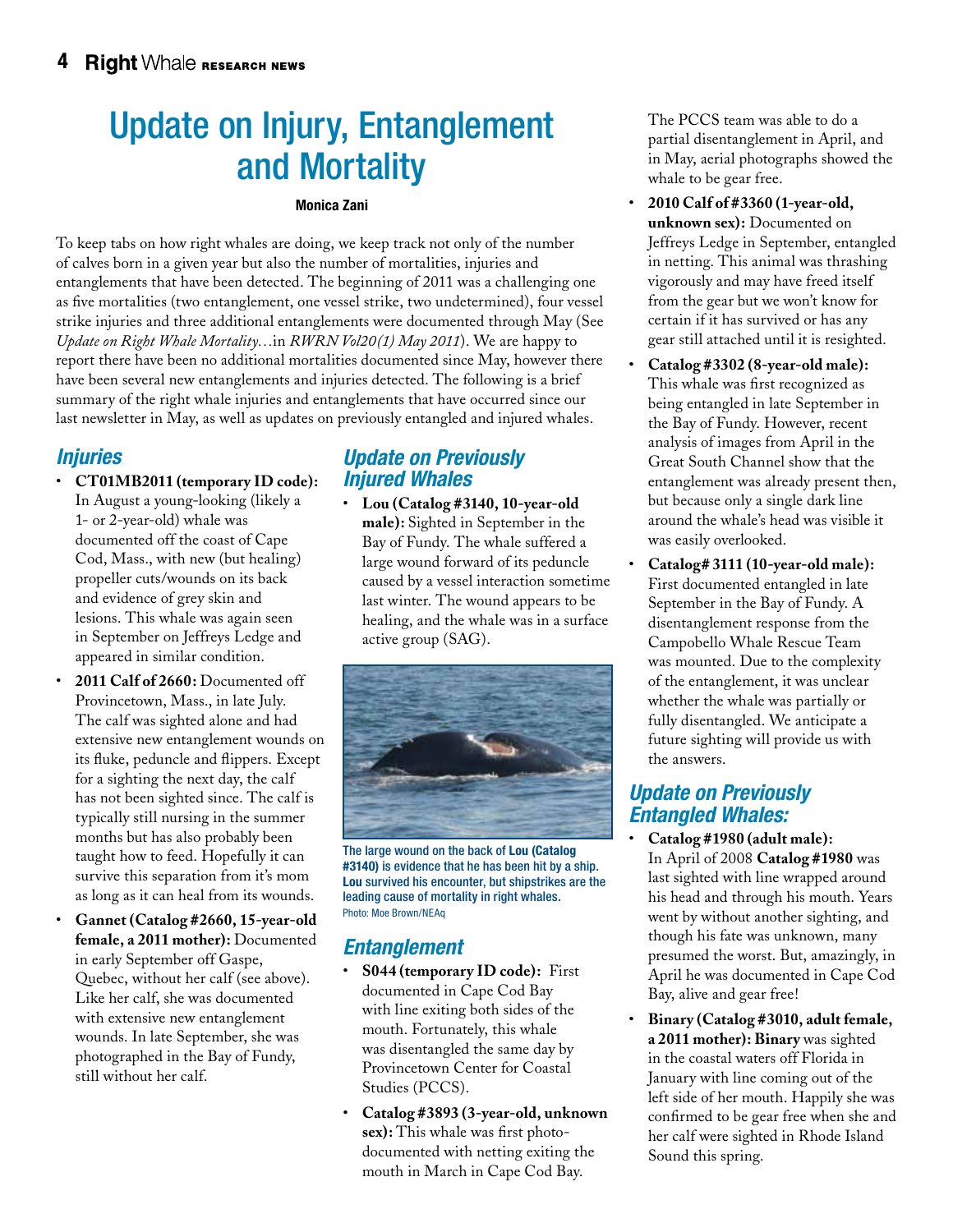- • **Catalog # 3120 (10-year-old male):** Documented in the Bay of Fundy this summer gear free. He had originally been sighted entangled in netting in September of 2010 on Jeffreys Ledge. Although no longer entangled, this whale's left flipper still remains white in color from the constricting gear wrap that was around it for many months. Hopefully he can fully recover from these impacts now that the gear is gone.
- Catalog #3123 (10-year-old female): Documented in the Bay of Fundy in September with a loose piece of rope still visible on occasion over her back. She was first seen with this entanglement in April off of Cape Cod, but it is not clear if the gear originates from the mouth or the flipper.
- Kingfisher (Catalog# 3346, 8-year**old male):** Documented in the Bay of Fundy in September, **Kingfisher** is the longest persistent entanglement case ever documented in a right whale. Seven years after being entangled and partially disentangled as a yearling, he still carries many wraps of tangled rope around his right flipper.



Catalog #1980 skim feeds in Cape Cod Bay in April. He was last seen in 2008, badly entangled with a line tightly wrapped around his head. Three years later the line is gone but he still carries the scar and deep indentation through his callosity. Photo: PCCS, NOAA permit #14603

• **Catalog #3712 (4-year-old, unknown sex):** Documented in April on Stellwagen Bank National Marine Sanctuary. This whale was seen in January off the Florida coast with a short piece of rope exiting the mouth. It now appears to be gear free, but poor lighting conditions during the sighting leave some uncertainty.

To learn more about disentanglement efforts for right whales and other large whales, visit the website of our colleagues at the Provincetown Center for Coastal Studies (PCCS), who are the pioneers in disentanglement techniques. Together with their network partners they have saved many whales from a slow and painful death. www.coastalstudies.org/what-we-do/whalerescue/update\_disentanglement.htm



With his left flipper raised in the air Catalog #3120 rolls with another whale in the Bay of Fundy. Although his flipper is no longer entangled, netting had been tightly wrapped around it, compromising circulation and turning it white. Chronic flipper entanglements kill numerous right whales, but hopefully Catalog #3120 will recover. Photo: Patricia Naessig/NEAq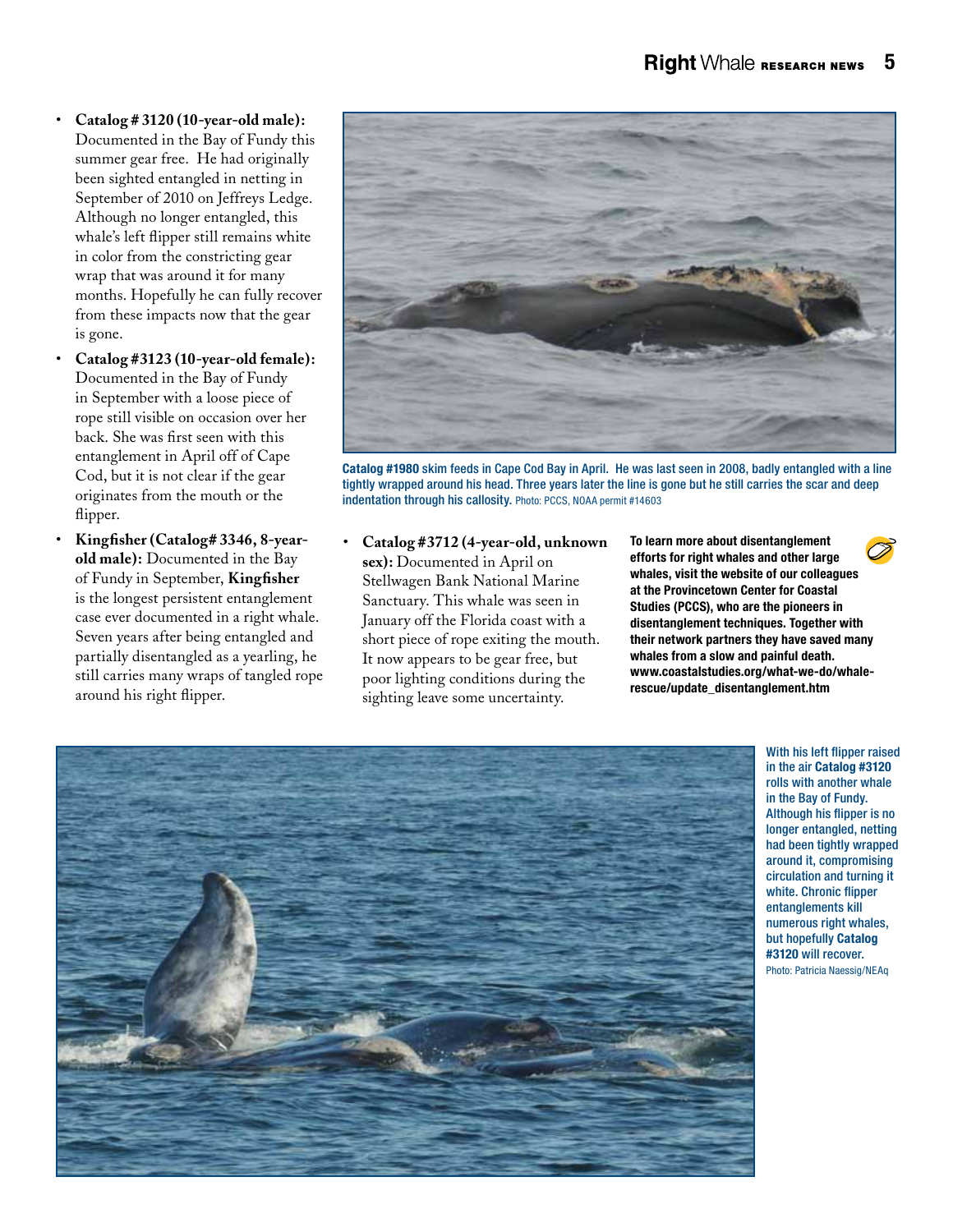# Population Update

#### Amy Knowlton

As we finish up matching and confirming all sightings for a given year, we are able to assess the estimated population count. This number represents all individuals seen alive in the previous five years (if they aren't seen for five years, they become "presumed dead" in the sixth year) minus any documented mortality that was matched to the Catalog. Although this approach to monitoring the population has some limitations (as some presumed dead animals could actually be alive and others that we count as alive may have died well before the six years have passed), we believe it provides a reasonable estimate of how the population is faring: Is it increasing, decreasing or remaining stable?

We have just completed confirming all 4,632 sightings from 2009 (the highest number of annual sightings we've ever had!). The graph shows our estimation of annual population tallies through 2009. As you can see, things have been improving over the past decade—high calf counts have offset the mortalities



Annual estimate of the number of presumed living right whales. This number is calculated by tallying all animals seen alive in the five years prior to and including the given year.

this population continues to suffer. But even with this positive trajectory, it will still be many decades before this population can be considered healthy and able to withstand problems they might face, from sporadic food limitation to disease outbreaks. In fact, the National Marine Fisheries Service has stated in their 2004 Recovery Plan for right whales that until the population shows annual growth rates of 2 percent or more for 35 years, it will remain endangered.

The population growth in the past 18 years has exceeded 2 percent in only 10 of those years, so though there is growth, it is still somewhat meager. We, along with many involved in right whale recovery activities, will continue to focus our efforts on understanding and trying to eliminate the harm caused by certain human activities (especially shipstrikes and entanglements) so that right whales can have a better chance of increasing their numbers.

### *Update on 2011 calves*

In our last newsletter we reported that 20 calves had been born in the Southeast U.S during the 2011 calving season (See *Who's who…*in *RWRN Vol20 (1) May 2011)*. But since then there have been sightings of two mother/calf pairs that had not been photographed on the calving ground. In April the Northeast Fisheries Science Center had a first sighting of Sonnet (Catalog #1123) and calf in Rhode Island Sound; this is Sonnet's fifth calf. And as reported in this newsletter *(Bay of Fundy 2011…)*, Legato (Catalog #1802) and her calf were first sighted in the Bay of Fundy by the Aquarium's Right Whale Research Team in late September. This is Legato's fourth calf. With those sightings confirmed we are able to update the number of calves born in 2011 to 22! It is not unusual



Sonnet (Catalog #1123) and her calf frolic in the Bay of Fundy in August. This mother/calf pair was never seen on the Southeast U.S. calving ground; their first sighting was in Rhode Island Sound in April. Photo: Tracy Montgomery/NEAq

to have a first sighting of a mother/calf pair in northern waters, and this year the poor weather in the southeast (which kept the aerial survey teams on the ground for

many days at a time) may have resulted in these two mother/calf pairs not being detected while on the calving ground.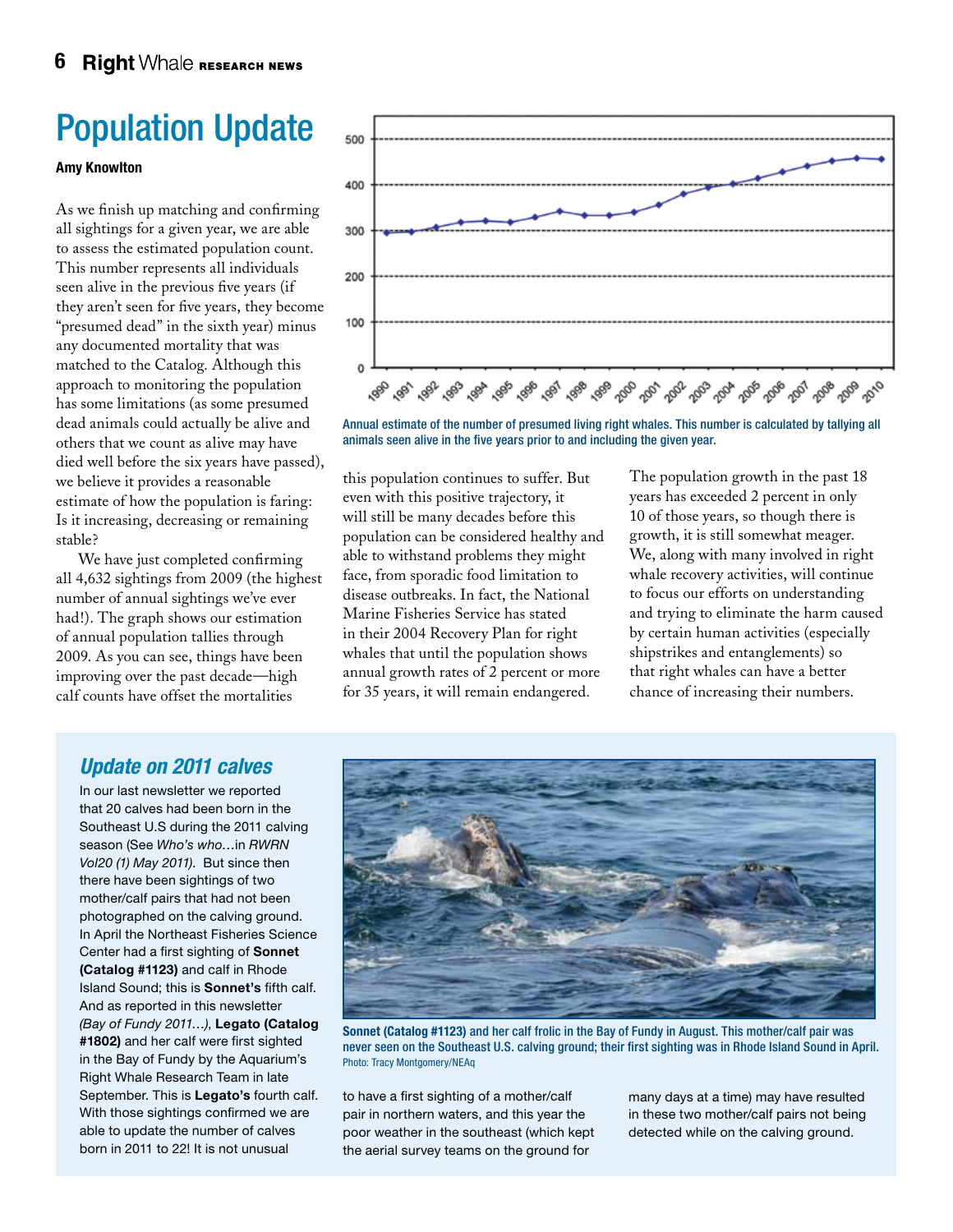# Sponsored Whale Update

#### Marianna Hagbloom

*As curators of the right whale photo-ID catalog for the entire North Atlantic, we process as many as 4,200 photographed sightings per year. As we do, we keep a careful eye out for all sponsored whales so we can update you on their latest known activities.*

Shackleton (Catalog #2440) was among the large numbers of right whales seen by the Provincetown Center for Coastal Studies (PCCS) in Cape Cod Bay this spring. In addition to the March sightings mentioned in the last newsletter (See *Sponsored Whale…*in *RWRN Vol. 20(1) May 2011)*, he was also seen subsurface feeding in Cape Cod Bay on March 30 and skim feeding there on April 22.

Calvin (Catalog #2223) returned to the Bay of Fundy this summer, and the crew of the *R/V Nereid* was excited to see her on September 19. She had been resting at the surface but did a couple of head lifts before moving off. A few hours later, she was sighted by the *R/V Callisto*, paired up with a 10-year-old female right whale, **Catalog #3101**. We also recently confirmed that **Calvin** was seen by PCCS on March 20 and 23 in Cape Cod Bay (in addition to several other February-March sightings of her reported in our last newsletter). Another recently confirmed sighting takes us back to November 2010, when she was photographed in the Gulf of Maine by the Northeast Fisheries Science Center. She was the focal female in a surface active group on November 15. Because we're always processing incoming data, some sightings aren't reviewed or confirmed until months later.

We currently don't have updates for **Snowball (Catalog #1131), Piper (Catalog #2320), Starry Night (Catalog #1028)** or **Phoenix (Catalog #1705)**, but we have plenty of photographs to analyze, so there may be sightings of them that we haven't found yet. Hopefully we'll have updates for all of our sponsored whales in the next newsletter. In the meantime, check out the map to see where the whales have been since last September!



Sponsored whale Calvin (Catalog #2223) raises her distinctively scarred head in the Bay of Fundy in September. Photo: Tracy Montgomery/NEAq



Sponsored whale sightings September 2010 through September 2011.